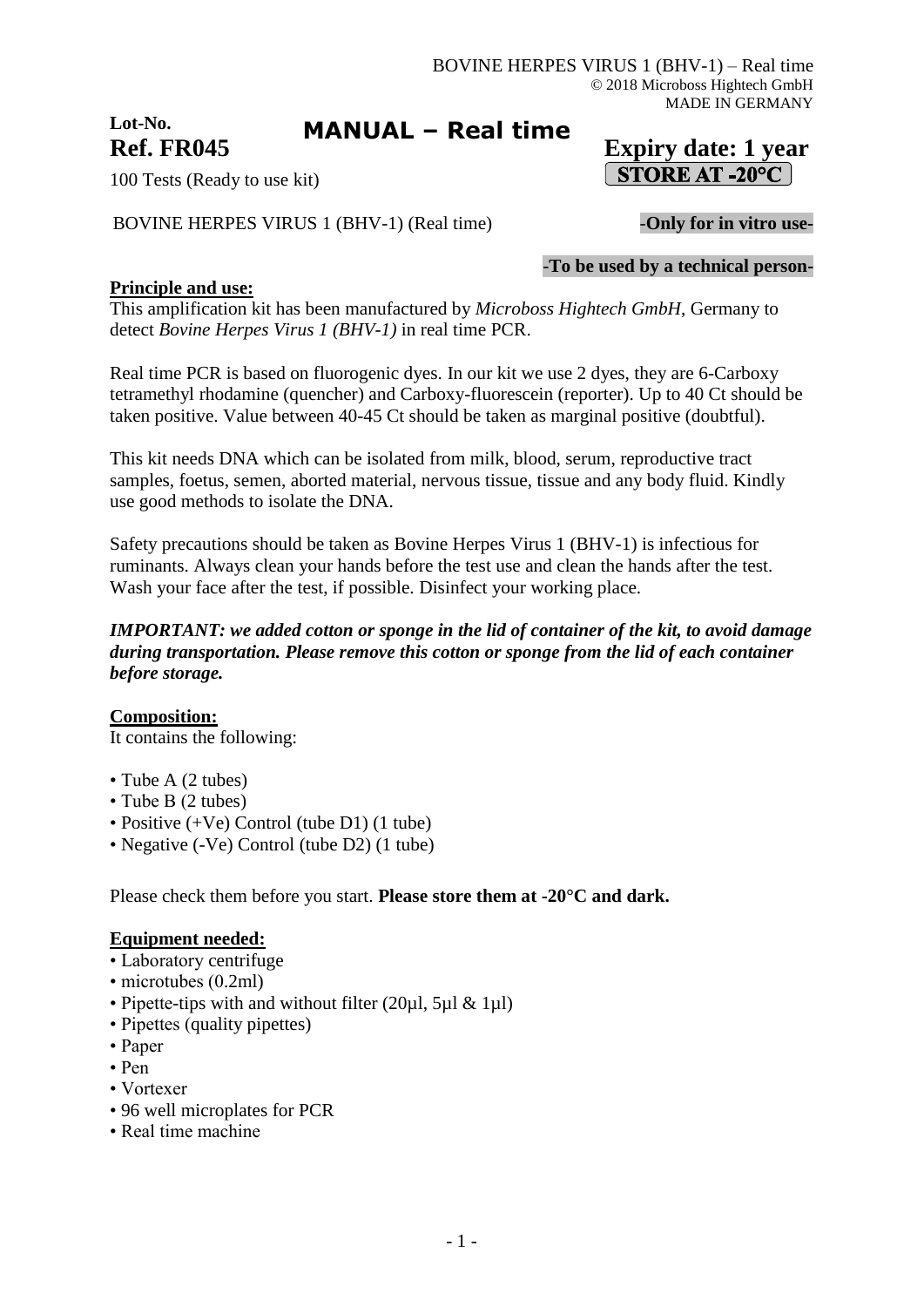# **Procedure:**

After your DNA isolation is completed. (Kindly use good quality isolation method). Please go to PCR step

## **STEP A**

1. Kindly thaw one tube of A, B, D1 and D2. After thawing, kindly put the tubes on 4°C (as it is better). If the kit is not in use, store at -20°C. Kindly keep tubes away from sunlight.

2. Mark your microtubes with a sample number and with +Ve Control and –Ve Control.



+Ve Control

**B A**



**B**

**TIP: you can mix 8µl of A + 10µl of B together in one tube (it will be a total volume of 180µl for 10 reactions i.e. 80µl of A + 100µl of B). From this one can take 18µl and distribute in each tube. In this way one can save the hardware and time.**

**B A**

**Ve Control** 

5. Add 2µl of your DNA template (DNA isolated from samples) with pipette tip with filter to each microtube according to your label except +Ve and –Ve (Avoid touching the wall). **Use everytime a new pipette tip** (for each sample)! Mix it.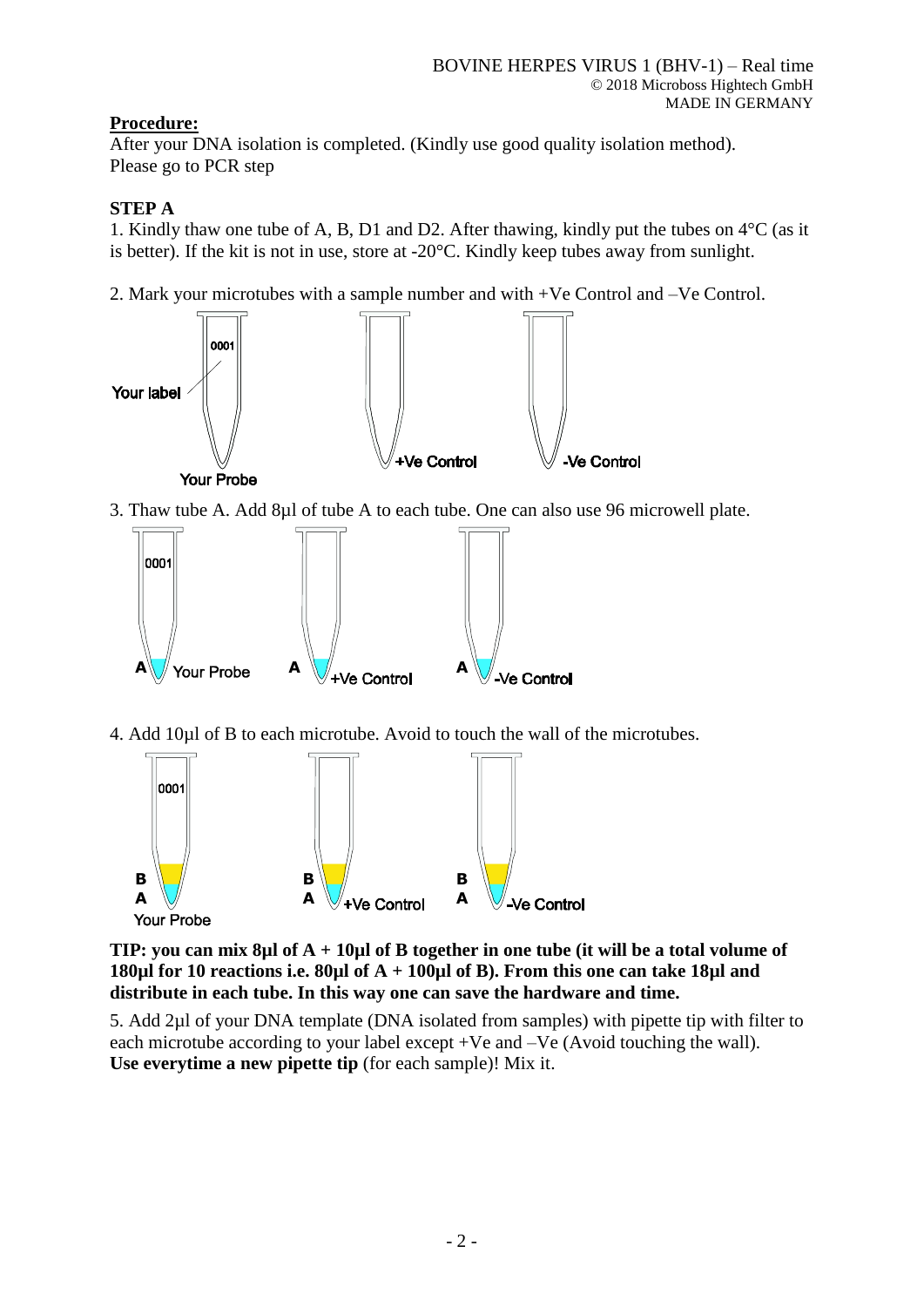

6. Use new pipette tip with filter. Add  $2\mu$ l of +Ve (tube D1) to +Ve Control (avoid to touch the wall). Use a new pipette tip. Mix it.



7. Use a new pipette tip. Add 2µl of –Ve (D2) to –Ve Control (don't touch the wall). Mix it.



8. Centrifuge all tubes for 20 sec. for 8000 rpm (this is not necessary but it is better). Run PCR now.

9. Run the program of your thermocycler as followings:

Kindly check whether you have added everything correctly as the level of the volume of each microtube must be almost the same.



**You must use quencher and reporter dye to setup your software (see FAQ) and run the following program:**

1. 15 seconds at  $95^{\circ}$ C  $\rightarrow x 45$  cycles 60 seconds at  $60^{\circ}$ C  $\overline{\phantom{0}}$ .